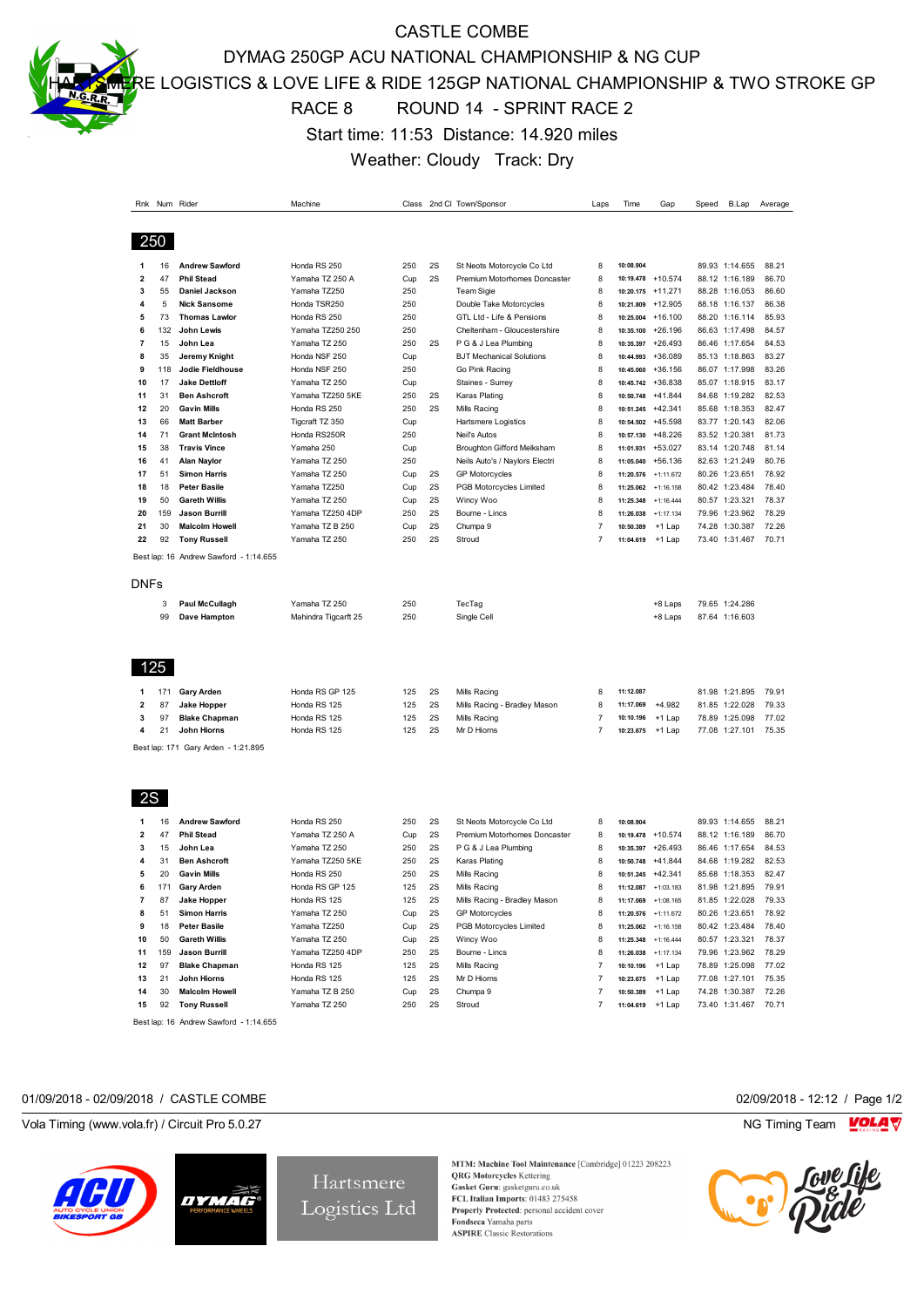#### CASTLE COMBE DYMAG 250GP ACU NATIONAL CHAMPIONSHIP & NG CUP HARTSMERE LOGISTICS & LOVE LIFE & RIDE 125GP NATIONAL CHAMPIONSHIP & TWO STROKE GP RACE 8 ROUND 14 - SPRINT RACE 2 Start time: 11:53 Distance: 14.920 miles Weather: Cloudy Track: Dry

|             |                                                                                                                                                                                                                                 | Rnk Num Rider       | Machine       |             |  | Class 2nd Cl: Town/Sponsor | Laps | Time | Gap | Speed          | B.Lap | Average |
|-------------|---------------------------------------------------------------------------------------------------------------------------------------------------------------------------------------------------------------------------------|---------------------|---------------|-------------|--|----------------------------|------|------|-----|----------------|-------|---------|
|             | <b>TSGP</b>                                                                                                                                                                                                                     |                     |               |             |  |                            |      |      |     |                |       |         |
| <b>DNFs</b> |                                                                                                                                                                                                                                 |                     |               |             |  |                            |      |      |     |                |       |         |
|             | 77                                                                                                                                                                                                                              | <b>Paul Streets</b> | <b>RG 500</b> | <b>TSGP</b> |  | Phil Lovett Engineering    |      |      |     | 73.25 1:31.647 |       |         |
|             | 250 - 92.5% of winners average race speed - 81.59 mph<br>Cup - 92.5% of winners average race speed - 80.20 mph<br>125 - 92.5% of winners average race speed - 73.92 mph<br>2S - 92.5% of winners average race speed - 69.08 mph |                     |               |             |  |                            |      |      |     |                |       |         |

**No 47 - Phil Stead - NEW CLUB CUP CLASS LAP RECORD**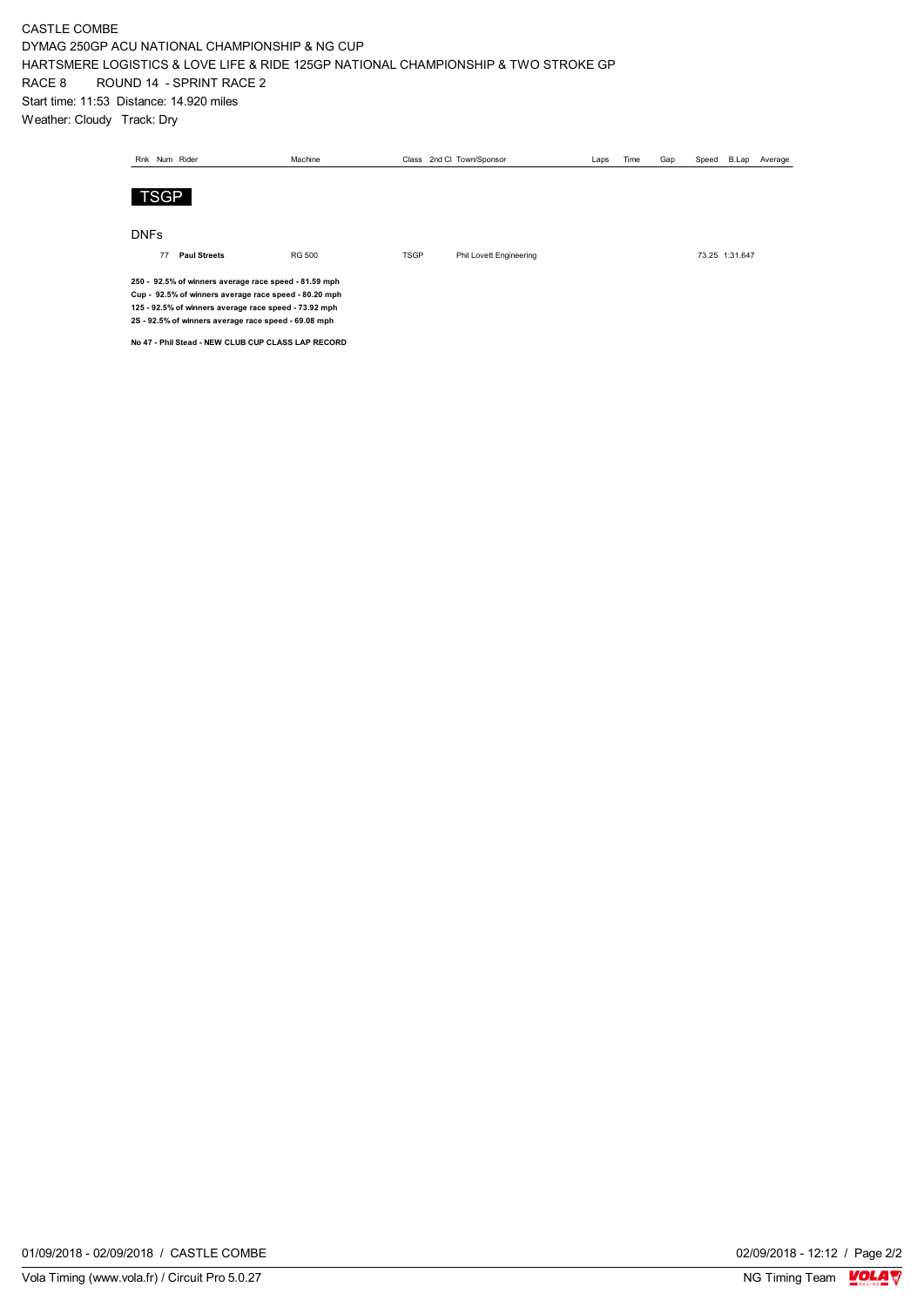Lap Time

Alan Naylor

**START** 

 **1:22.220 1:21.751 1:21.249** 1:21.625 1:22.823 1:22.000 1:21.506

Andrew Sawford

**START** 

 **1:15.341 1:14.662 1:14.655** 1:15.195 1:14.995 1:15.459 1:16.370

Ben Ashcroft

**START** 

 **1:20.744** 1:21.513 1:21.970 **1:20.594 1:19.567 1:19.356 1:19.282**

Blake Chapman

**START** 

# CASTLE COMBE DYMAG 250GP ACU NATIONAL CHAMPIONSHIP & NG CUP

E LOGISTICS & LOVE LIFE & RIDE 125GP NATIONAL CHAMPIONSHIP & TWO STROKE GP

# RACE 8 ROUND 14 - SPRINT RACE 2

LAP TIMES

|                | Time                 | Lap            | Time                  |
|----------------|----------------------|----------------|-----------------------|
| 1              |                      |                |                       |
| $\overline{2}$ | 1:26.365             |                | Gary Arden            |
| 3              | 1:25.445             |                |                       |
| 4              | 1:25.098             |                | <b>START</b>          |
|                |                      | 1              |                       |
| 5              | 1:25.704             | 2              |                       |
| 6              | 1:25.328             |                | 1:22.760              |
| 7              | 1:25.311             | 3              | 1:21.895              |
|                |                      | 4              | 1:22.544              |
|                |                      | 5              | 1:22.447              |
|                | Daniel Jackson       | 6              | 1:22.405              |
|                |                      | 7              | 1:21.949              |
|                |                      | 8              | 1:22.279              |
|                | <b>START</b>         |                |                       |
| 1              |                      |                |                       |
| 2              | 1:17.401             |                | <b>Gavin Mills</b>    |
| 3              | 1:16.053             |                |                       |
| 4              | 1:16.757             |                | <b>START</b>          |
| 5              | 1:16.771             | 1              |                       |
| 6              | 1:16.625             | $\overline{2}$ | 1:20.543              |
| 7              | 1:16.232             | 3              | 1:19.591              |
| 8              | 1:16.689             | 4              | 1:19.987              |
|                |                      | 5              | 1:19.124              |
|                |                      | 6              | 1:19.992              |
|                |                      | 7              | 1:18.905              |
|                | Dave Hampton         | 8              | 1:18.353              |
|                |                      |                |                       |
|                |                      |                |                       |
|                | <b>START</b>         |                |                       |
| 1              |                      |                |                       |
| $\overline{2}$ | 1:17.856             |                | <b>Grant McIntosh</b> |
| 3              | 1:16.603             |                |                       |
| 4              | 1:16.881             |                | <b>START</b>          |
|                |                      | $\mathbf{1}$   |                       |
|                |                      | 2              | 1:20.921              |
|                |                      | 3              | 1:20.381              |
|                | <b>Gareth Willis</b> | 4              | 1:20.642              |
|                |                      | 5              | 1:20.852              |
|                | <b>START</b>         | 6              | 1:23.444              |
| 1              |                      | 7              | 1:20.676              |
| $\overline{c}$ | 1:25.425             | 8              | 1:21.011              |
| 3              | 1:24.489             |                |                       |
| $\overline{4}$ | 1:23.715             |                |                       |
| 5              | 1:24.099             |                |                       |
|                |                      |                | Jake Dettloff         |
| 6<br>7         | 1:23.804             |                |                       |
| 8              | 1:23.853<br>1:23.321 |                | <b>START</b>          |

#### 01/09/2018 - 02/09/2018 / CASTLE COMBE 02/09/2018 - 12:06 / Page 1/3

Vola Timing (www.vola.fr) / Circuit Pro 5.0.27 NG Timing Team NG Timing Team NG Timing Team NG Timing Team NG



Hartsmere Logistics Ltd

MTM: Machine Tool Maintenance [Cambridge] 01223 208223 **QRG** Motorcycles Kettering Gasket Guru: gasketguru.co.uk FCL Italian Imports: 01483 275458 Properly Protected: personal accident cover Fondseca Yamaha parts **ASPIRE** Classic Restorations

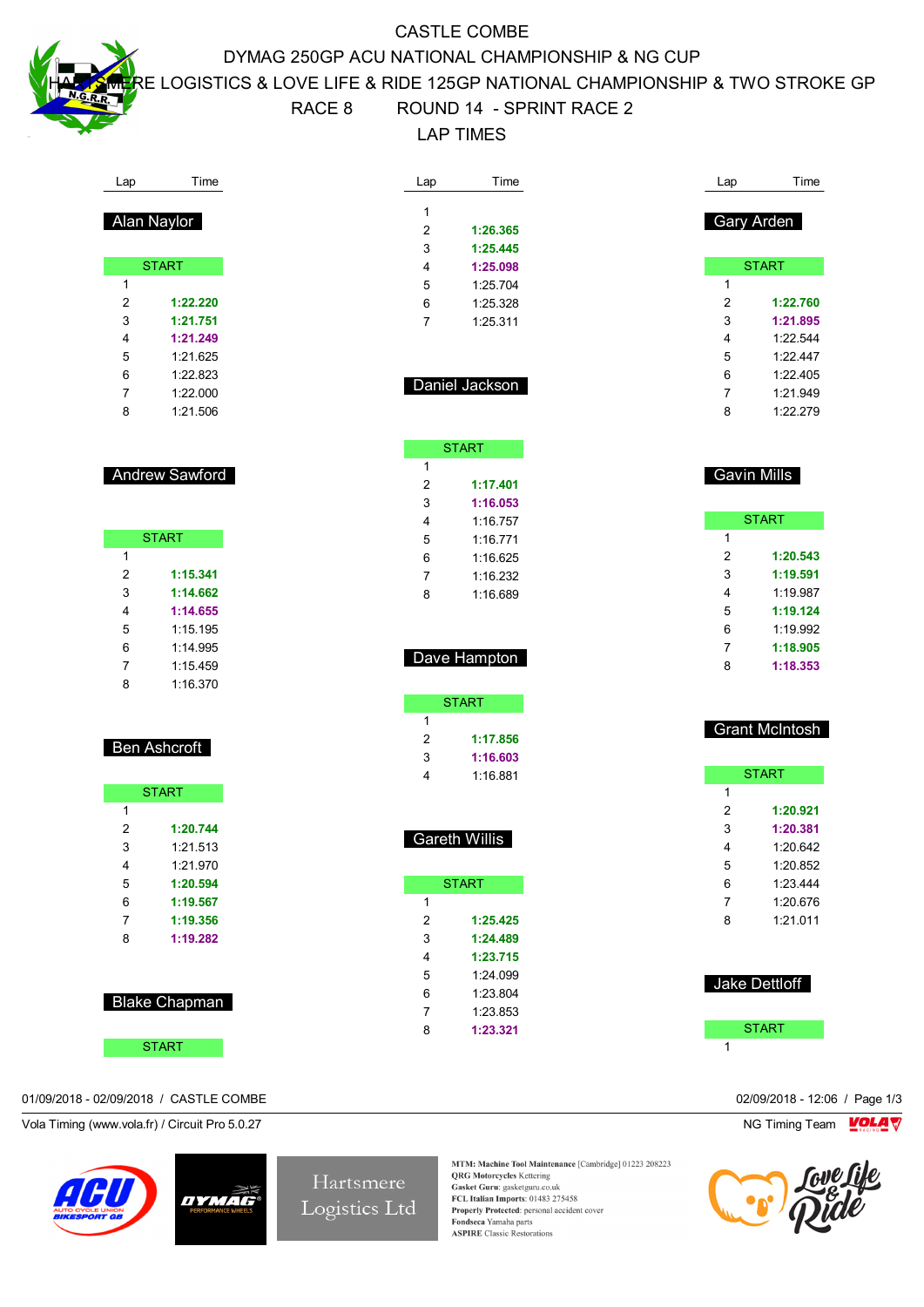CASTLE COMBE DYMAG 250GP ACU NATIONAL CHAMPIONSHIP & NG CUP HARTSMERE LOGISTICS & LOVE LIFE & RIDE 125GP NATIONAL CHAMPIONSHIP & TWO STROKE GP RACE 8 ROUND 14 - SPRINT RACE 2 LAP TIMES

| Lap | Time     |
|-----|----------|
|     |          |
| 2   | 1:19.365 |
| 3   | 1:19.483 |
| 4   | 1.19.947 |
| 5   | 1:19.950 |
| 6   | 1:18.915 |
| 7   | 1:20.156 |
| 8   | 1.19916  |
|     |          |

## Jake Hopper

| <b>START</b> |          |  |  |  |  |  |
|--------------|----------|--|--|--|--|--|
| 1            |          |  |  |  |  |  |
| 2            | 1:22.169 |  |  |  |  |  |
| 3            | 1:23.151 |  |  |  |  |  |
| 4            | 1.24 165 |  |  |  |  |  |
| 5            | 1.23794  |  |  |  |  |  |
| 6            | 1.23 645 |  |  |  |  |  |
| 7            | 1:23.091 |  |  |  |  |  |
| 8            | 1:22.028 |  |  |  |  |  |

#### Jason Burrill

| <b>START</b> |          |  |  |  |  |  |  |  |
|--------------|----------|--|--|--|--|--|--|--|
| 1            |          |  |  |  |  |  |  |  |
| 2            | 1:24.120 |  |  |  |  |  |  |  |
| 3            | 1.24 982 |  |  |  |  |  |  |  |
| 4            | 1.24 479 |  |  |  |  |  |  |  |
| 5            | 1:24.043 |  |  |  |  |  |  |  |
| 6            | 1:23.996 |  |  |  |  |  |  |  |
| 7            | 1:23.962 |  |  |  |  |  |  |  |
| 8            | 1.24 191 |  |  |  |  |  |  |  |

#### Jeremy Knight

| <b>START</b> |          |  |  |  |  |  |  |
|--------------|----------|--|--|--|--|--|--|
| 1            |          |  |  |  |  |  |  |
| 2            | 1:20.172 |  |  |  |  |  |  |
| 3            | 1:19.078 |  |  |  |  |  |  |
| 4            | 1.19997  |  |  |  |  |  |  |
| 5            | 1:19 968 |  |  |  |  |  |  |
| 6            | 1:18.863 |  |  |  |  |  |  |
| 7            | 1:20.120 |  |  |  |  |  |  |
| 8            | 1:18.895 |  |  |  |  |  |  |

## Jodie Fieldhouse

|   | <b>START</b> |
|---|--------------|
|   |              |
| 2 | 1:19.763     |
| з | 1:19.162     |

| Lap | Time     |
|-----|----------|
|     |          |
| 4   | 1:20.380 |
| 5   | 1:19 168 |
| 6   | 1:18.030 |
| 7   | 1:17.998 |
| 8   | 1:18 531 |

#### John Hiorns

| START |          |  |  |  |  |  |  |
|-------|----------|--|--|--|--|--|--|
| 1     |          |  |  |  |  |  |  |
| 2     | 1:27.161 |  |  |  |  |  |  |
| 3     | 1:27.101 |  |  |  |  |  |  |
| 4     | 1.28 047 |  |  |  |  |  |  |
| 5     | 1:28.256 |  |  |  |  |  |  |
| 6     | 1:27.575 |  |  |  |  |  |  |
| 7     | 1.27 775 |  |  |  |  |  |  |

#### John Lea

| <b>START</b> |          |  |  |  |  |
|--------------|----------|--|--|--|--|
| 1            |          |  |  |  |  |
| 2            | 1:18.534 |  |  |  |  |
| 3            | 1:18.303 |  |  |  |  |
| 4            | 1:18.265 |  |  |  |  |
| 5            | 1:18.430 |  |  |  |  |
| 6            | 1:17.654 |  |  |  |  |
| 7            | 1.19174  |  |  |  |  |
| Զ            | 1.18767  |  |  |  |  |

John Lewis

**START** 

 **1:18.051 1:17.498** 1:18.279 1:18.779 1:19.146 1:18.885 1:18.872

# START **START 1:24.286**

Paul McCullagh

Lap Time 1:31.296

Matt Barber

**START** 

 **1:20.876** 1:21.226 1:21.496 **1:20.348** 1:21.047 **1:20.143** 1:20.684

Nick Sansome

 $\overline{1}$ 

**START** 

 **1:17.795 1:16.685 1:16.289 1:16.137** 1:17.337 1:16.281 1:17.043

# Paul Streets

|   | START    |
|---|----------|
| 1 |          |
| 2 | 1:33.993 |
| 3 | 1:33.143 |
| 4 | 1:31.647 |

# Malcolm Howell

|   | <b>START</b> |
|---|--------------|
| 1 |              |
| 2 | 1:30.387     |
| 3 | 1:31.164     |
| 4 | 1:32.051     |
| 5 | 1:32.384     |
| հ | 1:33 226     |
|   |              |

### Peter Basile

|   | <b>START</b> |
|---|--------------|
| 1 |              |
| 2 | 1:25.296     |
| 3 | 1:24.996     |
| 4 | 1:24.615     |
| 5 | 1:24.126     |

01/09/2018 - 02/09/2018 / CASTLE COMBE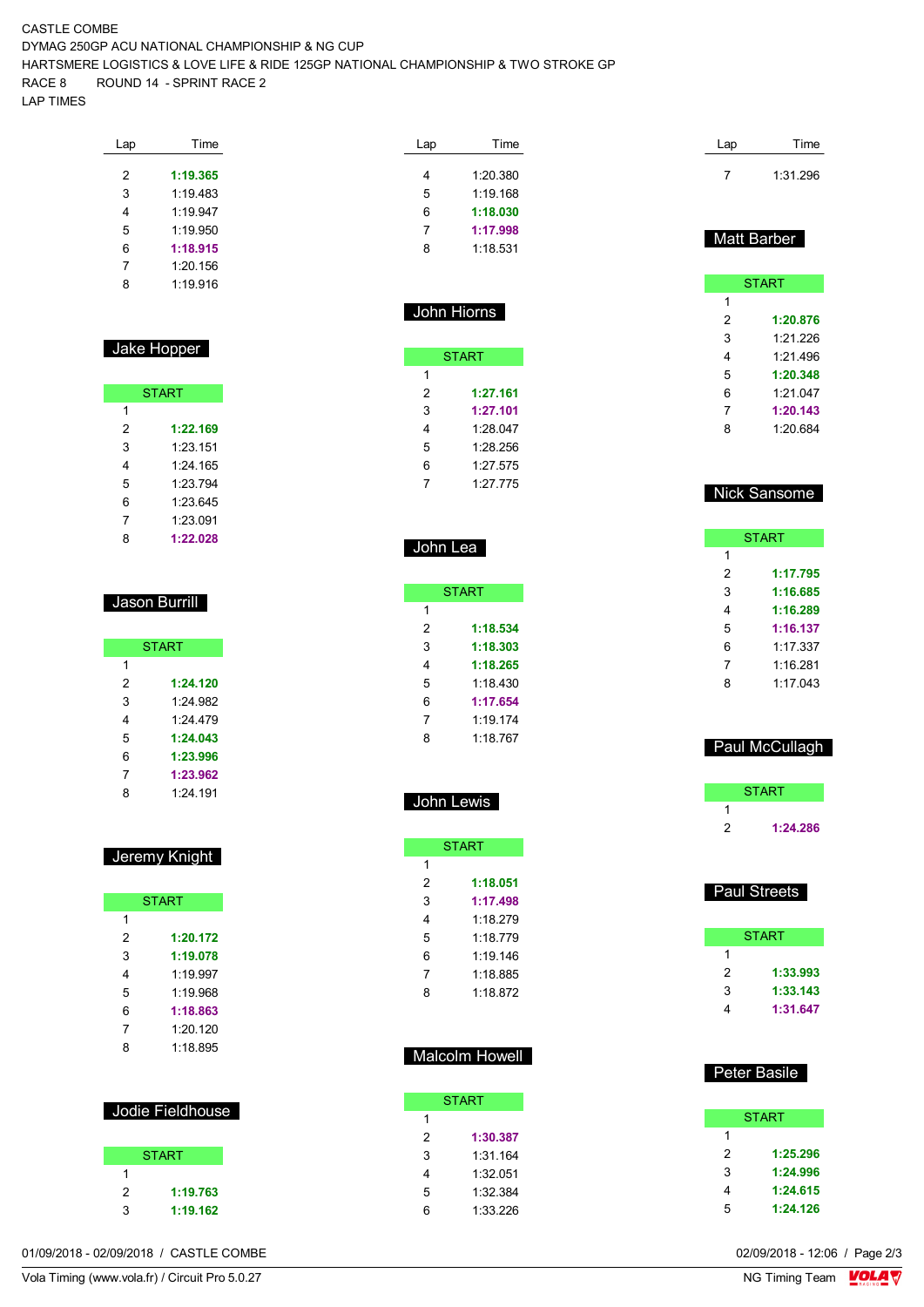#### CASTLE COMBE DYMAG 250GP ACU NATIONAL CHAMPIONSHIP & NG CUP HARTSMERE LOGISTICS & LOVE LIFE & RIDE 125GP NATIONAL CHAMPIONSHIP & TWO STROKE GP RACE 8 ROUND 14 - SPRINT RACE 2 LAP TIMES

| Lap | Time     |
|-----|----------|
| 6   | 1:23.484 |
| 7   | 1:24.383 |
| 8   | 1:23.786 |

| Lap | Time     |
|-----|----------|
| 2   |          |
|     | 1:32.202 |
| 3   | 1:32445  |
| 4   | 1:31.467 |
| 5   | 1:34 157 |
| 6   | 1:32.010 |
| 7   | 1:35 164 |

Travis Vince

**START** 

 **1:22.817 1:20.811** 1:20.915 1:20.832 1:21.021 **1:20.748** 1:21.374

# Phil Stead

|   | <b>START</b> |
|---|--------------|
| 1 |              |
| 2 | 1:17.843     |
| 3 | 1:16.663     |
| 4 | 1:16.189     |
| 5 | 1:16.622     |
| 6 | 1 16 191     |
| 7 | 1:16.508     |
| 8 | 1:16.421     |

## Simon Harris

| <b>START</b> |          |  |  |  |  |  |  |  |  |  |
|--------------|----------|--|--|--|--|--|--|--|--|--|
| 1            |          |  |  |  |  |  |  |  |  |  |
| 2            | 1:24.439 |  |  |  |  |  |  |  |  |  |
| 3            | 1:23.763 |  |  |  |  |  |  |  |  |  |
| 4            | 1.24 491 |  |  |  |  |  |  |  |  |  |
| 5            | 1:23.721 |  |  |  |  |  |  |  |  |  |
| 6            | 1:23.651 |  |  |  |  |  |  |  |  |  |
| 7            | 1.24 242 |  |  |  |  |  |  |  |  |  |
| 8            | 1:24.529 |  |  |  |  |  |  |  |  |  |

## Thomas Lawlor

|   | <b>START</b> |
|---|--------------|
| 1 |              |
| 2 | 1:18.241     |
| 3 | 1:16.744     |
| 4 | 1.17.235     |
| 5 | 1:16.353     |
| 6 | 1:17.153     |
| 7 | 1:16.114     |
| ጸ | 1.19854      |
|   |              |

### Tony Russell



01/09/2018 - 02/09/2018 / CASTLE COMBE